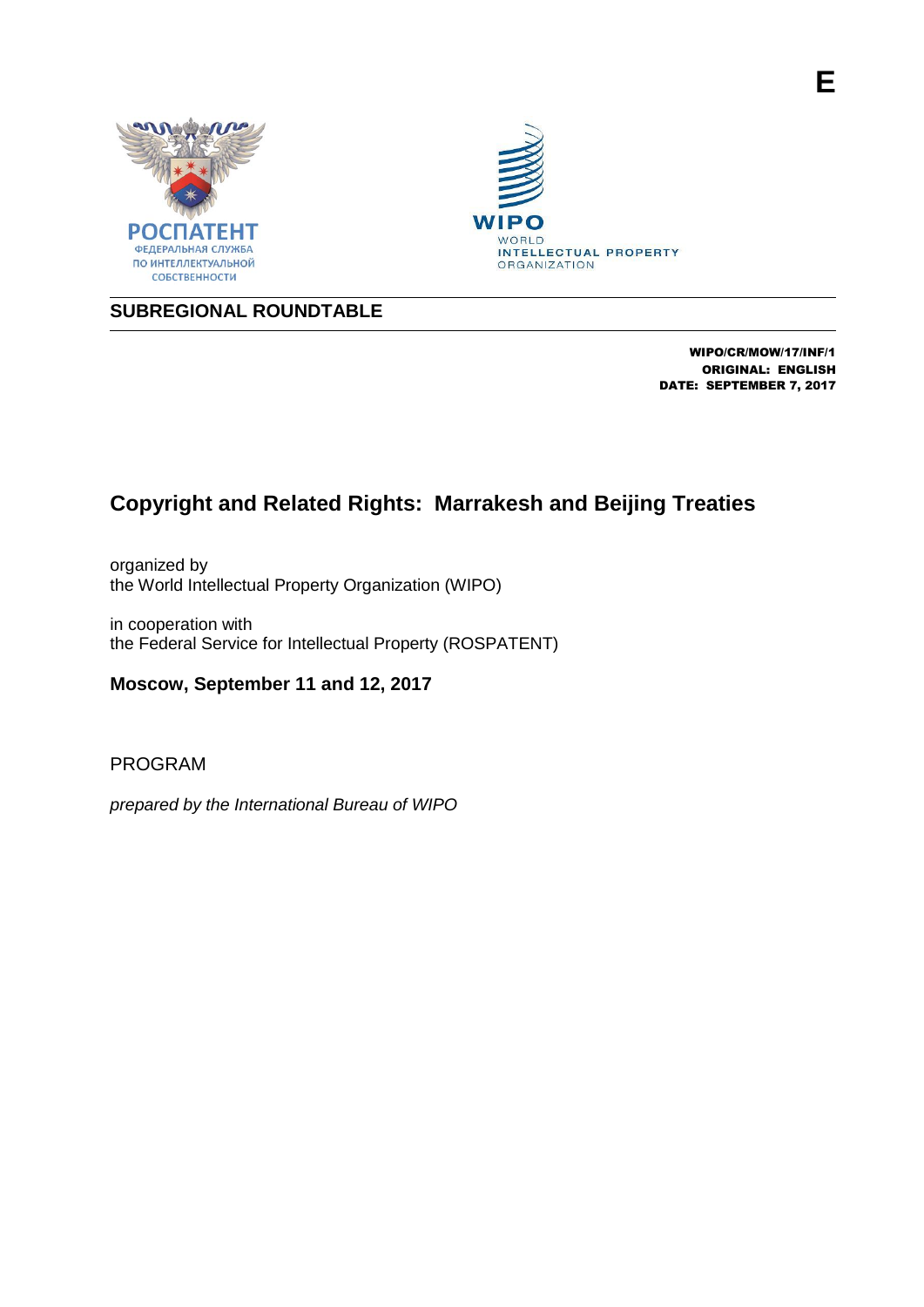#### Monday, September 11, 2017

9.00 – 9.30 Registration

### 9.30 – 10.00 **OPENING CEREMONY**

Welcome addresses by:

Mrs. Natalia Romashova, Director, Legal Department, Ministry of culture of the Russian Federation, Moscow

Mr. Dmytry Travnikov, Director, Department for provision of state services, Rospatent, Moscow

Ms. Geidy Lung, Senior Counsellor, WIPO Copyright Law Division, Geneva

#### 10.00 – 10.30 **Topic 1 Role and importance of the Marrakesh and Beijing Treaties**

Speaker:

Mr. Ivan Bliznets, Rector, Russian state academy for intellectual property, Moscow

10.30 – 10.45 Coffee Break

### 10.45 – 11.45 **Topic 2 The Marrakesh Treaty: Beneficiaries' Perspective**

Speakers:

Ms. Barbara Martín Muñoz, Second Vice-President of the European Blind Union (EBU), Madrid

Mr. Vadim Usik, Chief Expert, LOGOS Publishing and Information Center for the Blind, All-Russian Society of the Blind, Moscow

#### 11.45 – 12.45 **Topic 3 The Marrakesh Treaty: Rightholders' Perspective**

Speaker:

Ms. Caroline Morgan, Chief Executive and Secretary General, International Federation of Reproduction Rights Organisations (IFRRO), Brussels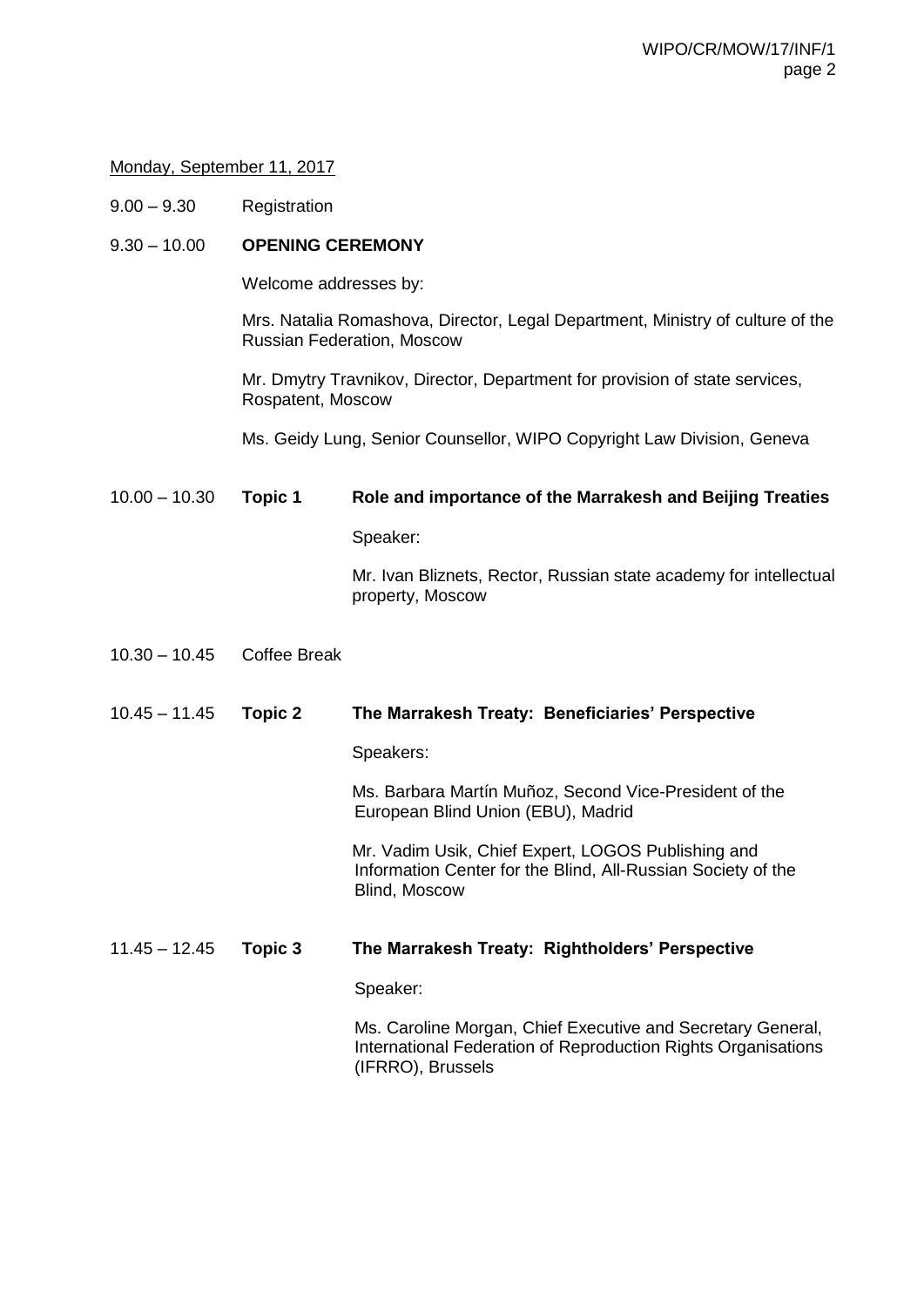## 12.45 – 13.15 **Topic 4 Cross-Border Exchange of Accessible Format Copies**

Speaker:

Mr. Mihaly Ficsor, Chairman, Central and Eastern European Copyright Alliance (CEECA), Budapest

13.15 – 14.30 Lunch Break

### 14.30 – 15.30 **Topic 5 Role of Authorized Entities**

Speakers:

Ms. Margaret McGrory, independent consultant, former ABC Board Vice-Chair; Former Vice President & Executive Director of the Canadian Library for the Blind, Toronto

Ms. Sania Battalova, Head of Automation, St. Petersburg State Library for the Blind and EIFL Marrakesh Regional Advisor, St. **Petersburg** 

Mr. Pierre-Olivier Lesburguères, Policy Advisor, International Federation of Reproduction Rights Organisations (IFRRO), Brussels

Mr. Karol Kościński, Director, Department of Intellectual Property and Media, Ministry of Culture and National Heritage, Warsaw

- 15.30 16.00 Coffee Break
- 16.00 18.00 **Topic 6 ABC initiative**

Speaker:

Ms. Margaret McGrory

18.30 – 20.00 Reception hosted by WIPO (same venue)